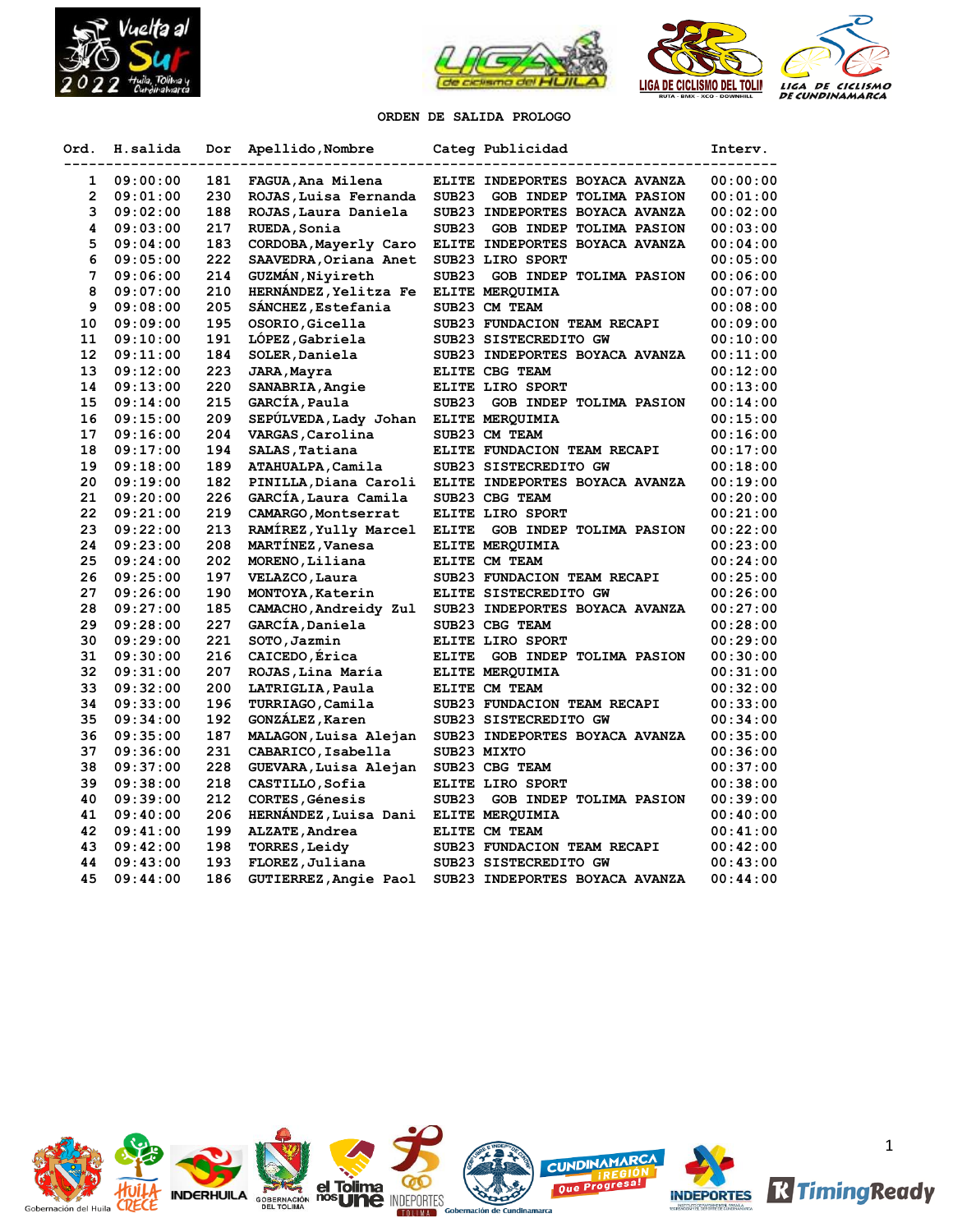



| Ord.     | H.salida             | Dor          | Apellido, Nombre                               | Categ Publicidad                                              | Interv.              |
|----------|----------------------|--------------|------------------------------------------------|---------------------------------------------------------------|----------------------|
| 1.       | 09:49:00             | 137          | ROJAS, Ronaldo                                 | SUB23 MIXTO 1                                                 | 00:49:00             |
| 2        | 09:50:00             | 143          | CUÉLLAR, José Luis                             | ELITE MIXTO 2                                                 | 00:50:00             |
| з        | 09:51:00             | 86           | TORRES, Camilo Antoni                          | ELITE ECDB-JGL ELECTRIC-PHIGMA                                | 00:51:00             |
| 4        | 09:52:00             | 99           | FARFAN, Duvan Ferley                           | ELITE TEAM EVOLUTION CYCLING                                  | 00:52:00             |
| 5        | 09:53:00             | 148          | VELASQUEZ, Andres Fel                          | SUB23 TEAM INDERHUILA                                         | 00:53:00             |
| 6        | 09:54:00             | 22           | PARRA, Brayan David                            | SUB23 GOB TOLIMA INDEP TOLIMA                                 | 00:54:00             |
| 7        | 09:55:00             | 60           | HERNÁNDEZ, Rafael                              | ELITE NECTAR INDEP CUNDINAMARCA                               | 00:55:00             |
| 8        | 09:56:00             | 7            | GIL, Angel Alexander                           | ELITE ORGULLO PAISA ANTIOQUIA                                 | 00:56:00             |
| 9        | 09:57:00             | 139          | CORONADO, Jonathan                             | ELITE MIXTO 1                                                 | 00:57:00             |
| 10       | 09:58:00             | 144          | BURBANO, Juan Diego                            | SUB23 MIXTO 2                                                 | 00:58:00             |
| 11       | 09:59:00             | 87           | RESTREPO, Cristian Ca                          | ELITE ECDB-JGL ELECTRIC-PHIGMA                                | 00:59:00             |
| 12       | 10:00:00             | 98           | VELEZ, Santiago                                | ELITE TEAM EVOLUTION CYCLING                                  | 01:00:00             |
| 13       | 10:01:00             | 34           | MOSQUERA, Carlos Mari                          | SUB23 TEAM INDERHUILA                                         | 01:01:00             |
| 14       | 10:02:00             | 21           | SIERRA, Juan Camilo                            | SUB23 GOB TOLIMA INDEP TOLIMA                                 | 01:02:00             |
| 15       | 10:03:00             | 59           | GUEVARA, David                                 | SUB23 NECTAR INDEP CUNDINAMARCA                               | 01:03:00             |
| 16       | 10:04:00             | 49           | PLAZAS, Miquel                                 | SUB23 TOLIENVIOS-JB-FLOWERPACK                                | 01:04:00             |
| 17       | 10:05:00             | 23           | BUSTAMANTE, Adrián Ca                          | ELITE SISTECREDITO GW                                         | 01:05:00             |
| 18       | 10:06:00             | 9            | CASTAÑO, Sebastian Al                          | ELITE ORGULLO PAISA ANTIOQUIA                                 | 01:06:00             |
| 19       | 10:07:00             | 140          | SANTAMARIA, Jeferson                           | ELITE MIXTO 1                                                 | 01:07:00             |
| 20       | 10:08:00             | 145          | PUERTA, Juan Pablo                             | SUB23 MIXTO 2                                                 | 01:08:00             |
| 21       | 10:09:00             | 124          | RODRÍGUEZ, Diego                               | ELITE ALC V. LEYVA TOGUI OICATA                               | 01:09:00             |
| 22       | 10:10:00             | 88           | CASALLAS, Daniel Rica                          | SUB23 ECDB-JGL ELECTRIC-PHIGMA                                | 01:10:00             |
| 23       | 10:11:00             | 69           | GONZÁLEZ, Juan                                 | SUB23 SOACHA AVANZA                                           | 01:11:00             |
| 24       | 10:12:00             | 97           | PASTRANA, Julián Edua                          | ELITE TEAM EVOLUTION CYCLING                                  | 01:12:00             |
| 25       | 10:13:00             | 84           | PORRAS, Johan Fernand                          | SUB23 T ATLETAS GWSHIMANO S23                                 | 01:13:00             |
| 26<br>27 | 10:14:00<br>10:15:00 | 35<br>20     | VELÁSQUEZ, Andrés Fel<br>RODRÍGUEZ, Juan Pablo | SUB23 TEAM INDERHUILA<br>ELITE GOB TOLIMA INDEP TOLIMA        | 01:14:00<br>01:15:00 |
| 28       | 10:16:00             | 51           | PEREZ, Kevin                                   | SUB23 PROYECTA ING MERCAD CASH                                | 01:16:00             |
| 29       | 10:17:00             | 58           | GARZON, Marlon                                 | ELITE NECTAR INDEP CUNDINAMARCA                               | 01:17:00             |
| 30       | 10:18:00             | 78           | DUARTE, William                                | ELITE EDIC MAR MMS CORPORATION                                | 01:18:00             |
| 31       | 10:19:00             | 46           | SALAS, Jhonny                                  | SUB23 TOLIENVIOS-JB-FLOWERPACK                                | 01:19:00             |
| 32       | 10:20:00             | 28           | CARDONA, Julian                                | ELITE SISTECREDITO GW                                         | 01:20:00             |
| 33       | 10:21:00             | 8            | OSORIO, Frank Yair                             | ELITE ORGULLO PAISA ANTIOQUIA                                 | 01:21:00             |
| 34       | 10:22:00             | 1            | ATAPUMA, Jhon Darwin                           | ELITE TIERRA ATLETAS GW SHIMANO                               | 01:22:00             |
| 35       | 10:23:00             | 133          | CUERVO, Jhonatan Fern                          | SUB23 MIXTO 1                                                 | 01:23:00             |
| 36       | 10:24:00             | 146          | PINO, Santiago                                 | SUB23 MIXTO 2                                                 | 01:24:00             |
| 37       | 10:25:00             | 122          | ORJUELA, Jhon                                  | SUB23 ALC V. LEYVA TOGUI OICATA                               | 01:25:00             |
| 38       | 10:26:00             | 120          | SARMIENTO, Andrés                              | SUB23 F Y F TEAM "B"                                          | 01:26:00             |
| 39       | 10:27:00             | 114          | PINILLA, Juan Pablo                            | SUB23 FUNDACION TEAM RECAPI                                   | 01:27:00             |
| 40       | 10:28:00             | 91           | BONILLA, Yoseb Caleb                           | SUB23 ECDB-JGL ELECTRIC-PHIGMA                                | 01:28:00             |
| 41       | 10:29:00             | 65           | MAYORGA, Carlos                                | SUB23 SOACHA AVANZA                                           | 01:29:00             |
| 42       | 10:30:00             | 96           | CORTÉS, Jorge Alberto                          | ELITE TEAM EVOLUTION CYCLING                                  | 01:30:00             |
| 43       | 10:31:00             | 81           | VARGAS, Brayan Stiven                          | SUB23 T ATLETAS GWSHIMANO S23                                 | 01:31:00             |
| 44       | 10:32:00             | 32           | <b>VALENCIA, Victor</b>                        | SUB23 TEAM INDERHUILA                                         | 01:32:00             |
| 45       | 10:33:00             | 19           | VARGAS, Dinael                                 | ELITE GOB TOLIMA INDEP TOLIMA                                 | 01:33:00             |
| 46       | 10:34:00             | 54           | BELTRÁN, Alejandro                             | SUB23 PROYECTA ING MERCAD CASH                                | 01:34:00             |
| 47       | 10:35:00             | 62           | <b>RUEDA, Nestor</b>                           | ELITE NECTAR INDEP CUNDINAMARCA                               | 01:35:00             |
| 48       | 10:36:00             | 77           | CRUZ, Rubén Darío                              | ELITE EDIC MAR MMS CORPORATION                                | 01:36:00             |
| 49       | 10:37:00             | 45           | SANCHEZ, Luis                                  | ELITE TOLIENVIOS-JB-FLOWERPACK                                | 01:37:00             |
| 50       | 10:38:00             | 27           | GUERRERO, Juan Diego                           | ELITE SISTECREDITO GW                                         | 01:38:00             |
| 51       | 10:39:00             | 10           | OSORIO, Juan Felipe                            | ELITE ORGULLO PAISA ANTIOQUIA                                 | 01:39:00             |
| 52       | 10:40:00             | $\mathbf{2}$ | PEÑA, Wilson Estiven                           | ELITE TIERRA ATLETAS GW SHIMANO                               | 01:40:00             |
| 53       | 10:41:00             | 134          | SANABRIA, Edison Fern                          | SUB23 MIXTO 1                                                 | 01:41:00             |
| 54       | 10:42:00             | 141          | <b>BARRERA, Sebastián</b>                      | SUB23 MIXTO 2                                                 | 01:42:00             |
| 55       | 10:43:00             | 153          | SAIZ, Esneyder                                 | SUB23 ALC V. LEYVA TOGUI OICATA                               | 01:43:00             |
| 56       | 10:44:00             | 119          | VENEGAS, Manuel Felip                          | SUB23 F Y F TEAM "B"                                          | 01:44:00             |
| 57<br>58 | 10:45:00<br>10:46:00 | 112<br>85    | <b>HERRERA, Stiven</b><br>ARCINIEGAS, Fabián   | ELITE FUNDACION TEAM RECAPI<br>ELITE ECDB-JGL ELECTRIC-PHIGMA | 01:45:00<br>01:46:00 |
| 59       | 10:47:00             | 67           | RUIZ, Marlon                                   | SUB23 SOACHA AVANZA                                           | 01:47:00             |
| 60       | 10:48:00             | 95           | GARZÓN, Yonnier                                | ELITE TEAM EVOLUTION CYCLING                                  | 01:48:00             |
|          |                      |              |                                                |                                                               |                      |















2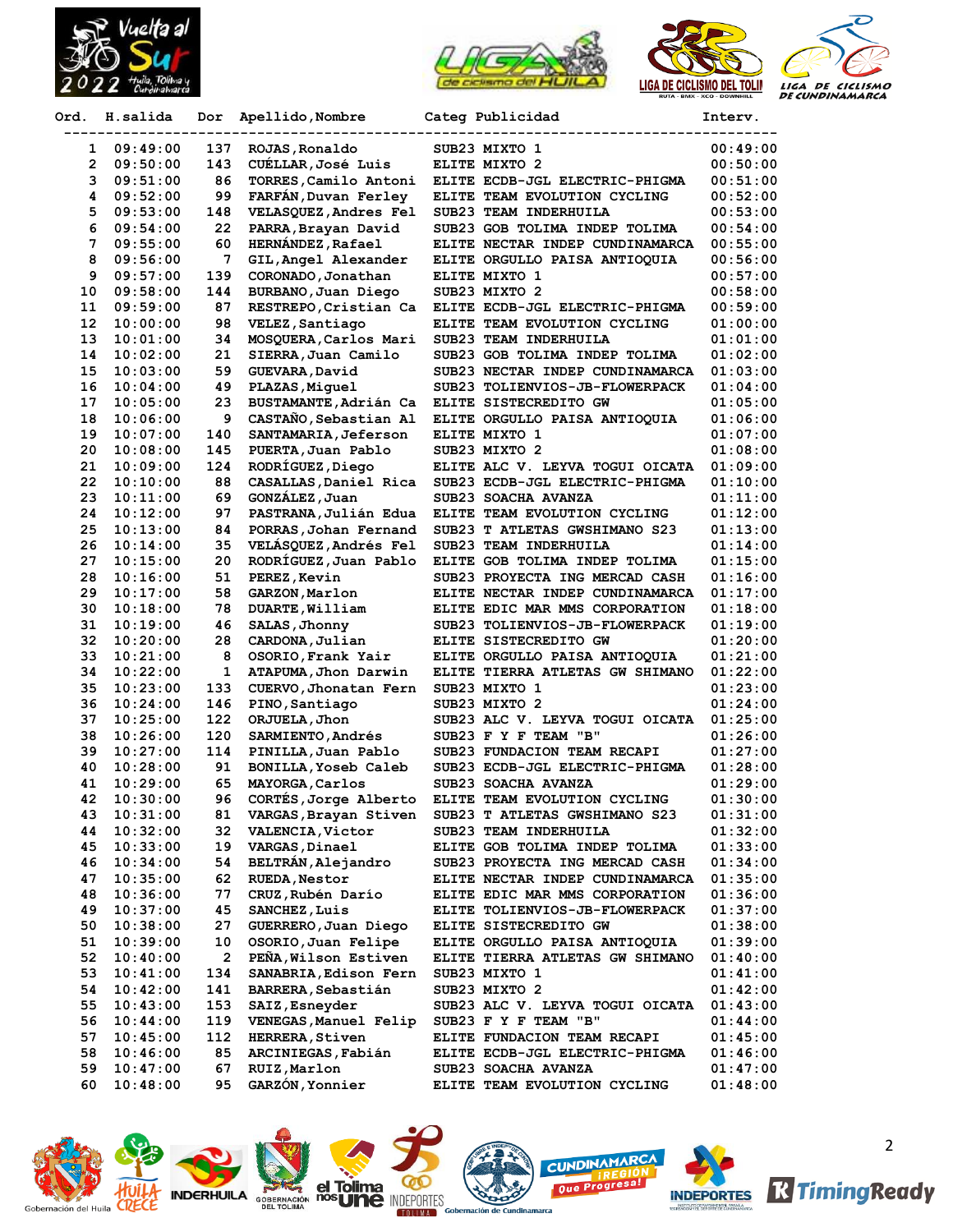





| Ord. | H.salida | Dor | Apellido, Nombre         | Categ Publicidad                | Interv.  |
|------|----------|-----|--------------------------|---------------------------------|----------|
| 61   | 10:49:00 | 80  | AVILA, Freddy Alejand    | SUB23 T ATLETAS GWSHIMANO S23   | 01:49:00 |
| 62   | 10:50:00 | 36  | GORDILLO, Daniel Alej    | SUB23 F Y F TEAM "A"            | 01:50:00 |
| 63   | 10:51:00 | 33  | MORALES, Felipe          | SUB23 TEAM INDERHUILA           | 01:51:00 |
| 64   | 10:52:00 | 128 | <b>HUERA, Richard</b>    | ELITE TEAM BANCO GUAYAQUIL      | 01:52:00 |
| 65   | 10:53:00 | 18  | VARGAS, Diego            | SUB23 GOB TOLIMA INDEP TOLIMA   | 01:53:00 |
| 66   | 10:54:00 | 56  | ROJAS, Juan Pablo        | SUB23 PROYECTA ING MERCAD CASH  | 01:54:00 |
| 67   | 10:55:00 | 57  | <b>SIERRA, Yesid</b>     | ELITE NECTAR INDEP CUNDINAMARCA | 01:55:00 |
| 68   | 10:56:00 | 76  | MENESES, David Guille    | ELITE EDIC MAR MMS CORPORATION  | 01:56:00 |
| 69   | 10:57:00 | 47  | MARTINEZ, Maicol         | SUB23 TOLIENVIOS-JB-FLOWERPACK  | 01:57:00 |
| 70   | 10:58:00 | 26  | MARTINEZ, Juan Esteba    | ELITE SISTECREDITO GW           | 01:58:00 |
| 71   | 10:59:00 | 12  | CANO, Kevin Jhoan        | ELITE ORGULLO PAISA ANTIOQUIA   | 01:59:00 |
| 72   | 11:00:00 | 4   | QUIROZ, Oscar Adalber    | ELITE TIERRA ATLETAS GW SHIMANO | 02:00:00 |
| 73   | 11:01:00 | 135 | GUEVARA, Juan Miguel     | SUB23 MIXTO 1                   | 02:01:00 |
| 74   | 11:02:00 | 147 | PATARROYO, Elkin         | ELITE MIXTO 2                   | 02:02:00 |
| 75   | 11:03:00 | 154 | FAJARDO, Juan Manuel     | SUB23 ALC V. LEYVA TOGUI OICATA | 02:03:00 |
| 76   | 11:04:00 | 117 | ROBLES, Camilo Andres    | SUB23 F Y F TEAM "B"            | 02:04:00 |
| 77   | 11:05:00 | 115 | LESMES, Sebastian        | SUB23 FUNDACION TEAM RECAPI     | 02:05:00 |
| 78   | 11:06:00 | 89  | CANO, Juan Nicolás       | SUB23 ECDB-JGL ELECTRIC-PHIGMA  | 02:06:00 |
| 79   | 11:07:00 | 70  | VARGAS, Edwin            | SUB23 SOACHA AVANZA             | 02:07:00 |
| 80   | 11:08:00 | 94  | ROMERO, Billy Anderso    | ELITE TEAM EVOLUTION CYCLING    | 02:08:00 |
| 81   | 11:09:00 | 79  | RICO, Cristian David     | SUB23 T ATLETAS GWSHIMANO S23   | 02:09:00 |
| 82   | 11:10:00 | 39  | MORENO, Johan Sneyder    | SUB23 F Y F TEAM "A"            | 02:10:00 |
| 83   | 11:11:00 | 150 | CUETOCUE, Adrian         | SUB23 TEAM INDERHUILA           | 02:11:00 |
| 84   | 11:12:00 | 131 | SANDOVAL, Juan David     | SUB23 TOLIMA ES PASION          | 02:12:00 |
| 85   | 11:13:00 | 125 | <b>HERNANDEZ, Tito</b>   | ELITE TEAM BANCO GUAYAQUIL      | 02:13:00 |
| 86   | 11:14:00 | 17  | VALERO, Diego            | SUB23 GOB TOLIMA INDEP TOLIMA   | 02:14:00 |
| 87   | 11:15:00 | 50  | AUSIQUE, José Manuel     | ELITE PROYECTA ING MERCAD CASH  | 02:15:00 |
| 88   | 11:16:00 | 61  | BEJARANO, Anderson       | ELITE NECTAR INDEP CUNDINAMARCA | 02:16:00 |
| 89   | 11:17:00 | 75  | MOLINA, John Edisón      | ELITE EDIC MAR MMS CORPORATION  | 02:17:00 |
| 90   | 11:18:00 | 44  | FORERO, Sebastian        | ELITE TOLIENVIOS-JB-FLOWERPACK  | 02:18:00 |
| 91   | 11:19:00 | 25  | GOMEZ, David Santiago    | ELITE SISTECREDITO GW           | 02:19:00 |
| 92   | 11:20:00 | 14  | LOPEZ, Luis Felipe       | ELITE ORGULLO PAISA ANTIOQUIA   | 02:20:00 |
| 93   | 11:21:00 | 3   | MENDOZA, Omar Alberto    | ELITE TIERRA ATLETAS GW SHIMANO | 02:21:00 |
| 94   | 11:22:00 | 136 | VILLACORTE, Eric Giov    | SUB23 MIXTO 1                   | 02:22:00 |
| 95   | 11:23:00 | 142 | CÁCERES, Emmanuel Ave    | SUB23 MIXTO 2                   | 02:23:00 |
| 96   | 11:24:00 | 123 | ROBLES, Daniel           | SUB23 ALC V. LEYVA TOGUI OICATA | 02:24:00 |
| 97   | 11:25:00 | 118 | AREVALO, Jhon Deyby      | SUB23 F Y F TEAM "B"            | 02:25:00 |
| 98   | 11:26:00 | 113 | <b>RIVERA, Hector</b>    | ELITE FUNDACION TEAM RECAPI     | 02:26:00 |
| 99   | 11:27:00 | 90  | GOMEZ, Daniel Felipe     | SUB23 ECDB-JGL ELECTRIC-PHIGMA  | 02:27:00 |
| 100  | 11:28:00 | 72  | AYALA, Juan David        | SUB23 SOACHA AVANZA             | 02:28:00 |
| 101  | 11:29:00 | 93  | CARVAJAL, Hugo Leandr    | ELITE TEAM EVOLUTION CYCLING    | 02:29:00 |
| 102  | 11:30:00 | 83  | RAMIREZ, Johan Alejan    | SUB23 T ATLETAS GWSHIMANO S23   | 02:30:00 |
| 103  | 11:31:00 | 41  | JOSA, Carlos Stiven      | ELITE F Y F TEAM "A"            | 02:31:00 |
| 104  | 11:32:00 | 31  | RUBIANO, Juan Sebasti    | SUB23 TEAM INDERHUILA           | 02:32:00 |
| 105  | 11:33:00 | 130 | QUINTERO, Edison         | SUB23 TOLIMA ES PASION          | 02:33:00 |
| 106  | 11:34:00 | 127 | <b>GUTIERREZ, Carlos</b> | ELITE TEAM BANCO GUAYAQUIL      | 02:34:00 |
| 107  | 11:35:00 | 16  | VARGAS, Johan            | SUB23 GOB TOLIMA INDEP TOLIMA   | 02:35:00 |
| 108  | 11:36:00 | 55  | PASTÁS, Cristian         | SUB23 PROYECTA ING MERCAD CASH  | 02:36:00 |
| 109  | 11:37:00 | 63  | MORENO, Juan José        | ELITE NECTAR INDEP CUNDINAMARCA | 02:37:00 |
| 110  | 11:38:00 | 74  | FERNÁNDEZ, Brayan Lea    | ELITE EDIC MAR MMS CORPORATION  | 02:38:00 |
| 111  | 11:39:00 | 42  | GONZALEZ, David          | SUB23 TOLIENVIOS-JB-FLOWERPACK  | 02:39:00 |
| 112  | 11:40:00 | 24  | AGUIRRE, Hernan          | ELITE SISTECREDITO GW           | 02:40:00 |
| 113  | 11:41:00 | 13  | COLON, Johan Antonio     | ELITE ORGULLO PAISA ANTIOQUIA   | 02:41:00 |
| 114  | 11:42:00 | 6   | SOTO, Nelson Andres      | ELITE TIERRA ATLETAS GW SHIMANO | 02:42:00 |
| 115  | 11:43:00 | 138 | GAITAN, Alejandro        | ELITE MIXTO 1                   | 02:43:00 |
| 116  | 11:44:00 | 151 | GAITAN, Juan Pablo       | ELITE MIXTO 2                   | 02:44:00 |
| 117  | 11:45:00 | 121 | <b>BAUTISTA, Yeison</b>  | SUB23 ALC V. LEYVA TOGUI OICATA | 02:45:00 |
| 118  | 11:46:00 | 116 | GONZÁLEZ, David          | SUB23 F Y F TEAM "B"            | 02:46:00 |
| 119  | 11:47:00 | 111 | ARIZA, Heimarhanz        | ELITE FUNDACION TEAM RECAPI     | 02:47:00 |
| 120  | 11:48:00 | 149 | BAEZ, Brayan Alberto     | ELITE ECDB-JGL ELECTRIC-PHIGMA  | 02:48:00 |